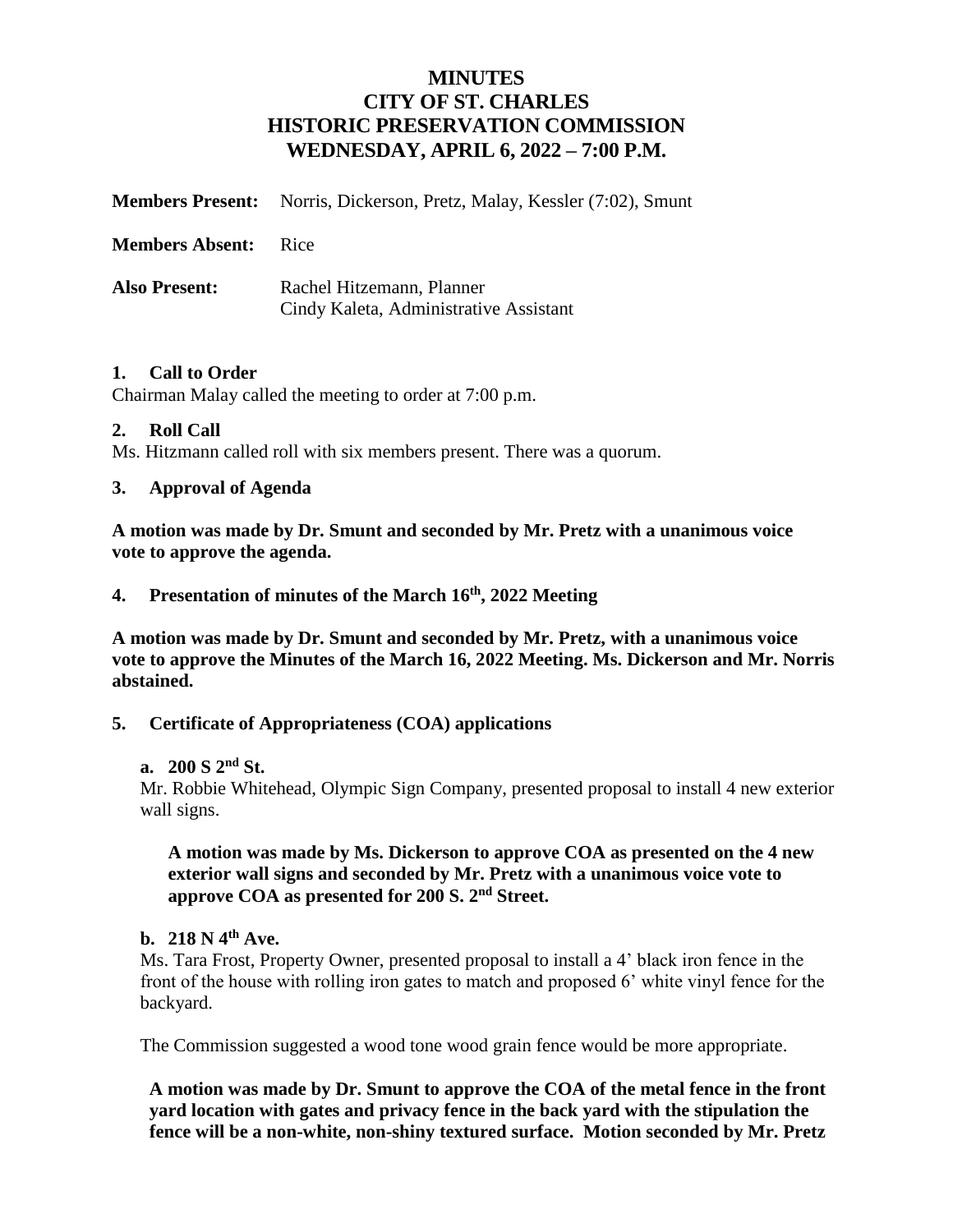#### **with a unanimous voice vote to approve COA with stipulations stated for 218 N. 4th Avenue.**

## **c. 1 E Main St.**

Mr. Conrad Hurst, Property Owner, presented proposal to install black "Bug" screens for the outdoor patio.

The Commission questioned the choice of white tubes with the black screens.

**A motion was made by Mr. Kessler to approve the COA of the installation of black "Bug" screens for the outdoor patio with a contingency the middle strip is black. Motion seconded by Mr. Pretz with a unanimous voice vote to approve COA with stipulation stated for 1 E Main Street.**

# **7 E Main**

Mr. Conrad Hurst, Property Owner, presented change to original COA on 7 E Main Street. Door cannot swing into a public walk, vestibule was created and door will be moved to the right in the newly created vestibule.

### **Motion made by Mr. Kessler to amend original COA as shown in drawing as presented. Seconded by Mr. Pretz with unanimous voice vote to approve amended COA for 7 E. Main Street.**

# **d. 22 N 4th St.**

Ms. Elizabeth Perry, Property Owner, presented proposal to install 2 new signs.

 Ms. Hitzemann advised the signs brought from previous property exceeds the size allowed for signs. The square footage allowed for a sign submitted on the permit application was too big.

 Ms. Perry asked if it was possible to keep the original sign that was installed. Ms. Hitzemann advised it cannot stay as it exceeds the size allowed for signs.

Mr. Norris voiced concern that a wood sign would not hold up well to the elements.

**Motion made by Dr. Dickerson and seconded by Dr. Smunt with a 5-1 vote to approve the COA as presented for the 3 new signs. Mr. Norris voted no.**

### **6. Grant Applications**

### **a. 323 Illinois St.**

Ms. Julie Rutter, Property Owner, submitted a grant request for masonry work to repair failing brick and replace a failing wood lintel with steel on her building at 323 Illinois Street.

Dr. Smunt would like to see the mortar be tinted to match the existing surrounding mortar on the home.

Commission discussed replacing the wood lintel with steel. Mr. Norris stated he would prefer to see stone or wood lintel replace the failing wood lintel. Mr. Kessler advised there is are companies that can supply an old growth wood for the lintel. Mr. Pretz stated the steel would eventually rust. Mr. Pretz also cautioned not to replace lintel with any wood, old growth wood is needed.